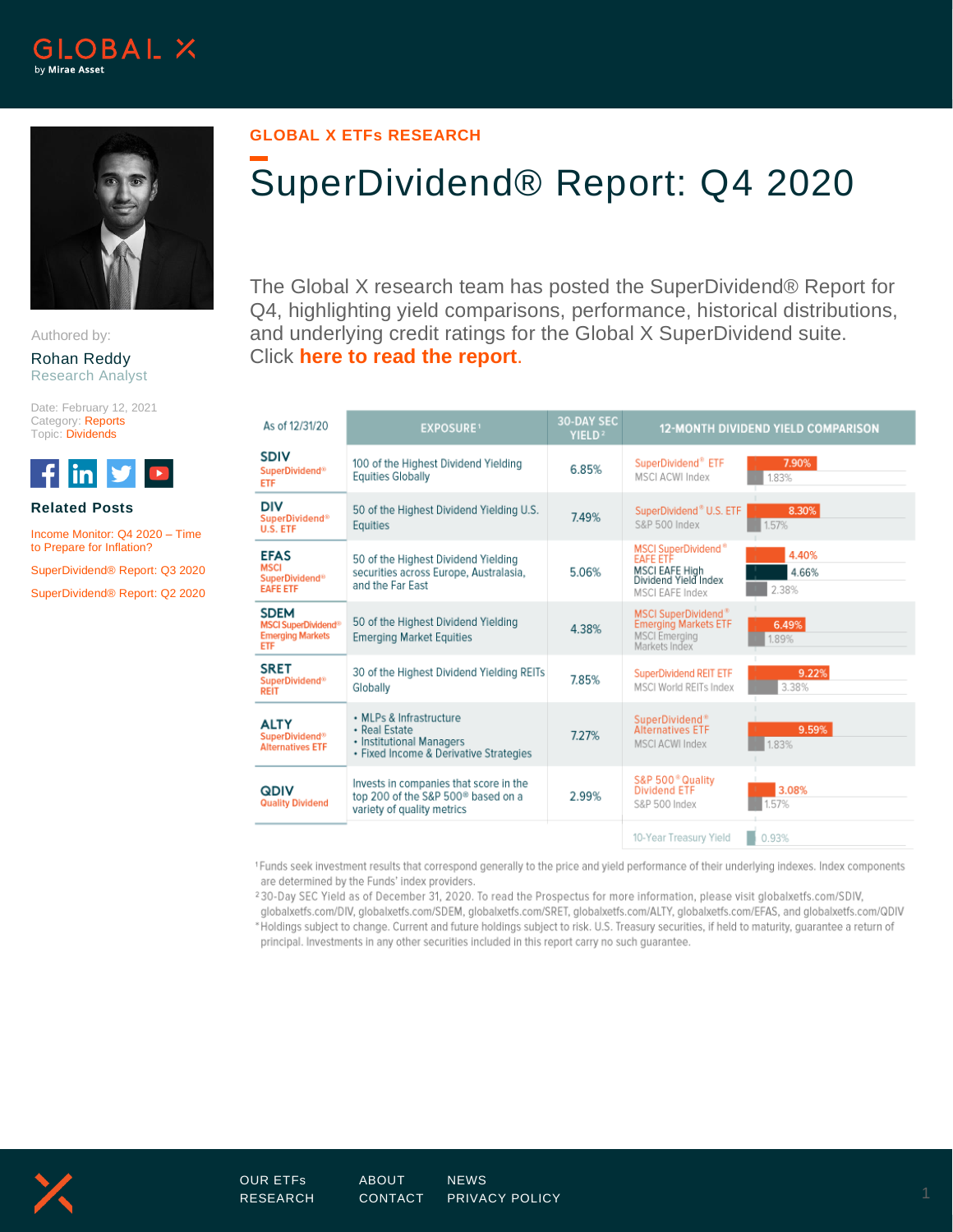|                                                                                                               | <b>Fund Information</b> |                    |                                                          |                   | Yields                                    |                                                   |                                        |
|---------------------------------------------------------------------------------------------------------------|-------------------------|--------------------|----------------------------------------------------------|-------------------|-------------------------------------------|---------------------------------------------------|----------------------------------------|
| As of 12/31/20                                                                                                | <b>Ticker</b>           | <b>AUM</b>         | <b>Expense Ratio</b>                                     | Inception<br>Date | <b>Distribution</b><br>Yield <sup>1</sup> | 12-Month<br><b>Dividend</b><br>Yield <sup>2</sup> | 30-Day<br><b>SEC Yield<sup>3</sup></b> |
| SuperDividend <sup>®</sup> ETF<br>Inception Date 06/08/2011                                                   | <b>SDIV</b>             | \$767 m            | 0.59%                                                    | 6/8/11            | 7.90%                                     | 7.90%                                             | 6.85%                                  |
| SuperDividend <sup>®</sup> U.S. ETF<br>Inception Date 03/11/2013                                              | <b>DIV</b>              | \$497 m            | 0.46%                                                    | 3/11/13           | 6.96%                                     | 8.30%                                             | 7.49%                                  |
| <b>MSCI SuperDividend<sup>®</sup> EAFE ETF</b><br>Inception Date 11/14/2016                                   | <b>EFAS</b>             | \$9.6 <sub>m</sub> | 0.56%                                                    | 11/14/16          | 4.19%                                     | 4.40%                                             | 5.06%                                  |
| <b>MSCI SuperDividend<sup>®</sup></b><br><b>Emerging Markets ETF<sup>4</sup></b><br>Inception Date 03/16/2015 | <b>SDEM</b>             | \$25.4 m           | 0.66%                                                    | 3/16/15           | 5.86%                                     | 6.49%                                             | 4.38%                                  |
| SuperDividend <sup>®</sup> REIT ETF<br>Inception Date 03/16/2015                                              | <b>SRET</b>             | \$384 m            | 0.59%                                                    | 3/16/15           | 7.28%                                     | 9.22%                                             | 7.85%                                  |
| SuperDividend <sup>®</sup><br><b>Alternatives ETF</b><br>Inception Date 07/13/2015                            | ALTY                    | \$21 m             | 2.95%<br>(0.75% Management Fee<br>& 2.20% acquired fees) | 7/13/15           | 7.83%                                     | 9.59%                                             | 7.27%                                  |
| S&P 500 <sup>®</sup> Quality Dividend ETF<br>Inception Date 07/13/2018                                        | QDIV                    | \$6.6 <sub>m</sub> | 0.20%                                                    | 7/13/18           | 2.88%                                     | 3.08%                                             | 2.99%                                  |

The performance data quoted represents past performance. Past performance does not guarantee future results. The investment return and principal value of an investment will fluctuate so that an investor's shares, when sold or redeemed, may be worth more or less than their original cost and current performance may be lower or higher than the performance quoted. For performance data current to the most recent month end, please call 1-888-493-8631, or visit globalxetfs.com.

<sup>1</sup> Distribution Yield: The annual yield an investor would receive if the most recent fund distribution remained the same going forward. The yield represents a single distribution from the fund and does not represent total return of the fund. The distribution yield is calculated by annualizing the most recent distribution and dividing by the NAV.

<sup>2</sup> 12-Month Dividend Yield: The yield an investor would have received if they had held the fund over the last twelve months assuming the

most recent NAV. The 12-Month yield is calculated by summing any income distributions over the past twelve months and dividing by the NAV. <sup>3</sup> 30-Day SEC Yield: A standard yield calculation developed by the Securities and Exchange Commission that allows for fairer comparisons among funds. This figure reflects the interest earned during the period after deducting the fund's expenses for the period.

4 The Fund's name, investment objective, and investment strategy changed effective November 16, 2016. The Fund inception date reflects the original inception date of the Fund when it was the Global X SuperDividend Emerging Markets ETF.

<sup>5</sup> The Hybrid SuperDividend Index consists of the INDXX SuperDividend Emerging Markets Index from the inception of the Fund through November 15, 2016, and the MSCI Emerging Markets Top 50 Dividend Index going forward.

## **For performance data current to the most recent month- or quarterend or a copy of the Fund prospectus, please visit [SDIV,](https://www.globalxetfs.com/funds/sdiv/) [DIV,](https://www.globalxetfs.com/funds/div/) [EFAS,](https://www.globalxetfs.com/funds/efas/) [SDEM,](https://www.globalxetfs.com/funds/sdem/) [SRET,](https://www.globalxetfs.com/funds/sret/) [ALTY,](https://www.globalxetfs.com/funds/alty/) [QDIV.](https://www.globalxetfs.com/funds/qdiv/)**

SEI Investments Distribution Co. (1 Freedom Valley Drive, Oaks, PA, 19456) is the distributor for the Global X Funds. For performance data current to the most recent month- or quarter-end, please visit SDIV, DIV, EFAS, SDEM, SRET, ALTY, QDIV.